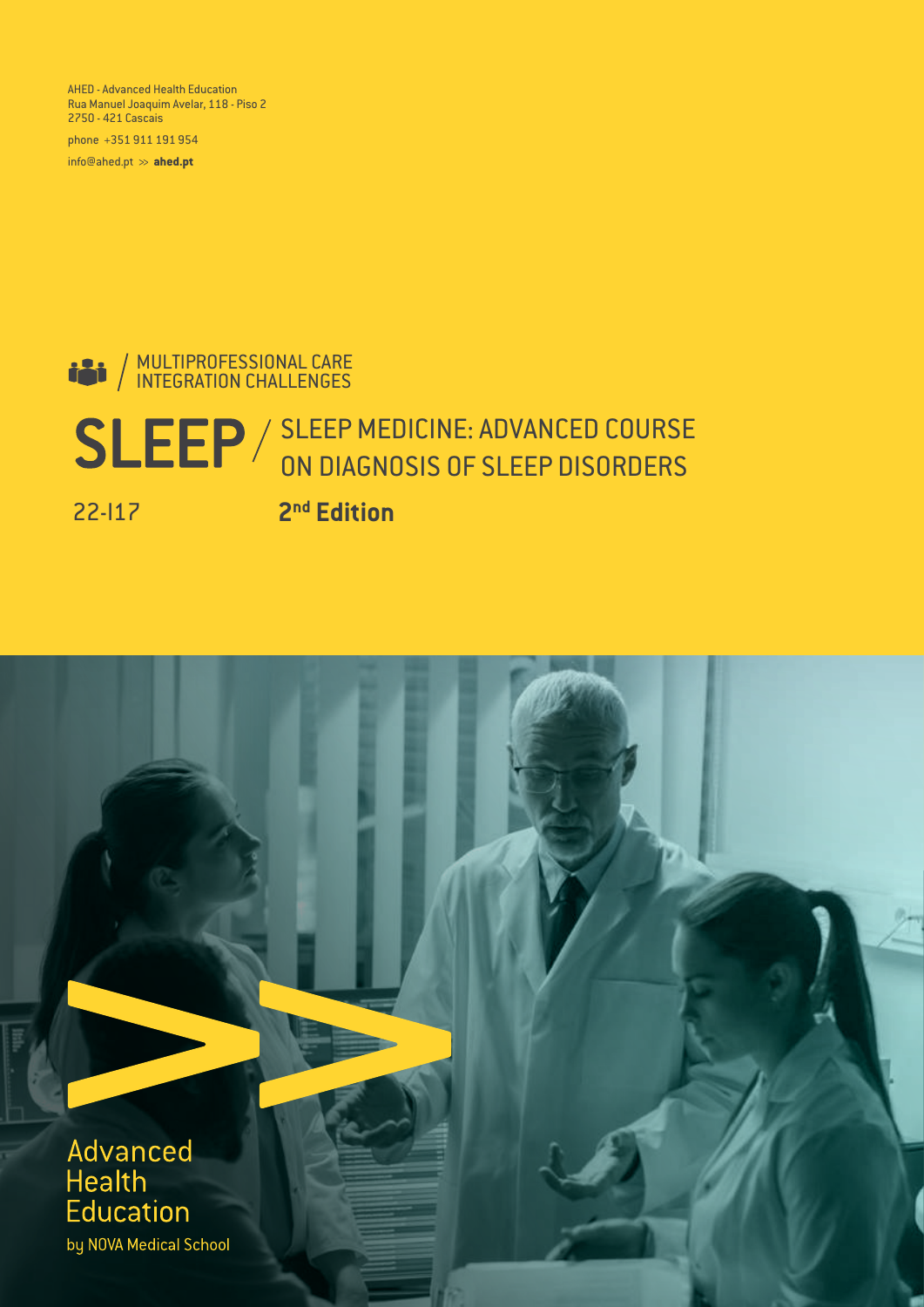

22-I17

**COURSE COORDINATOR**S **>>** Susana Teixeira de Sousa, MD, StuPhD

### **COURSE PRESENTATION**

Sleep medicine is always evolving and have been impacted by changes in approach, diagnosis methods and technology.

This course is designed to offer a comprehensive state-of-the-art approach to the diagnosis of sleep disorders. It aims to increase knowledge and skills in this specific, challenging and dynamic field of medicine.

A multidisciplinary faculty will provide didactic material, interactive case-based scenarios and hands-on workshops. Integrated learning units will focus on understanding and evaluation of polysomnographic recordings, and the course will take a hands-on approach to using polysomnography.

Participants will be able to review concepts, acquire up-to-date scientific information and practical tips, to efficiently and accurately diagnose sleep disorders.

### **LEARNING OBJECTIVES >>** *KNOWLEDGE AND SKILLS TO DEVELOP*

- Know the basics of sleep physiology **1**
- Evaluate a sleep patient **2**
- Identify the main complementary exams in sleep medicine **3**
- Acknowledge the specific requirements for implementation of sleep lab **4**
- Be able to prepare a patient to perform a sleep study 5
- Gain hands-on experience with polysomnography scoring 6
- Cover the basic practical skills required including wiring up, troubleshooting and report 7
- interpretation develop and improve these core practical skills
- 8 Contact with new research and emerging technology in sleep medicine

#### **TARGET AUDIENCE**

Physicians, Medical trainees with special interest in sleep medicine and Sleep technologists.

All professionals who wish to gain knowledge about sleep diagnosis and improve their skills in setting up, scoring and interpreting full polysomnographic (PSG) sleep studies and other complementary exams.

### **ADMISSION CRITERIA**

Curriculum vitae and a letter of motivation for the theme of the course.

### **ATTENDANCE REQUIREMENTS**

100% attendance is mandatory for issuing attendance certificate and CME credits and/ or ECTS

### **MAX. ATTENDEES**

**>** 40

# Ahed. Advanced

Health Education bu NOVA Medical School

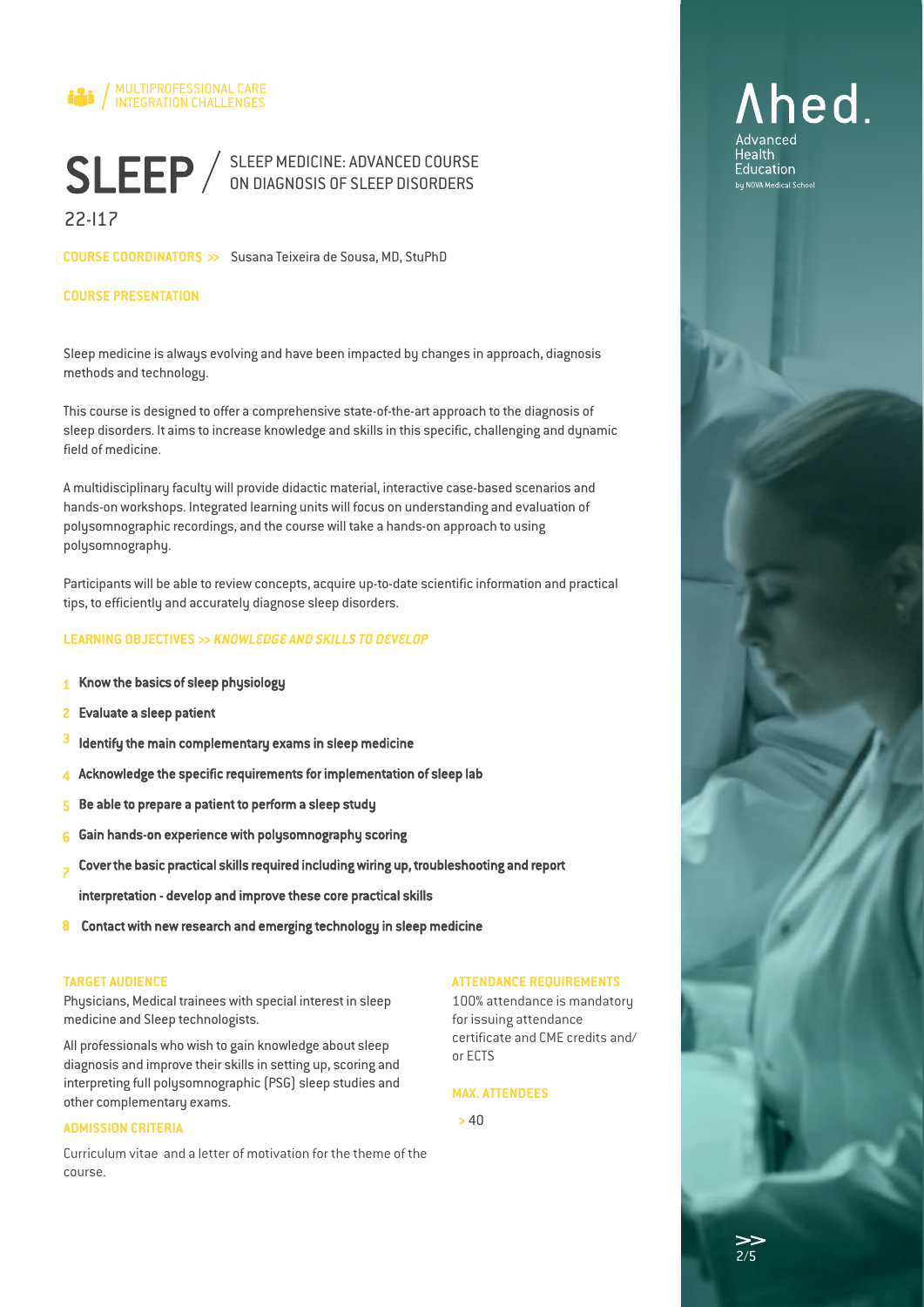

22-I17 AGENDA

### **2022**/**MAY**

### **MAY13th**

9:30 am - 6:30 pm @ CUF DESCOBERTAS

- > Sleep Evaluation First things first
- > Taking a sleep history Subjective and objective measures of sleep and sleepiness
- > Sleep center: towards quality and safety
	- Organization of a sleep center
	- Medical ethics and law
	- Security and infection control
- > Basics of EEG for sleep medicine Introduction to sleep scoring
- > Measuring sleep rhythm
- > The AASM Manual for the scoring of sleep and associated events
- > Understanding sleep in sports medicine: measuring sleep for high performance
- > Blood biomarkers in sleep disorders - the future is now
- > Diagnostic work-up of sleep movement disorders
- > Diagnostic work-up insomnia
- Future of sleep diagnosis

### **MAY14th**

### 9:30 am - 6:30 pm @ CUF DESCOBERTAS

- > Clinical interactive cases Sleep breathing disorders
- > Clinical interactive cases Other sleep disorders
- > Measuring sleep: PSG, MSLT and MWT (30)
- > Hands-on PSG Sleep disorder Breathing
- **Parasomnias**
- Sleep related movement disorders
- Other sleep disorders
- Actigraphy interpretation
- > MSLT and MWT

#### $\gt$ 3/5

Ahed.

Advanced **Health** Education bu NOVA Medical School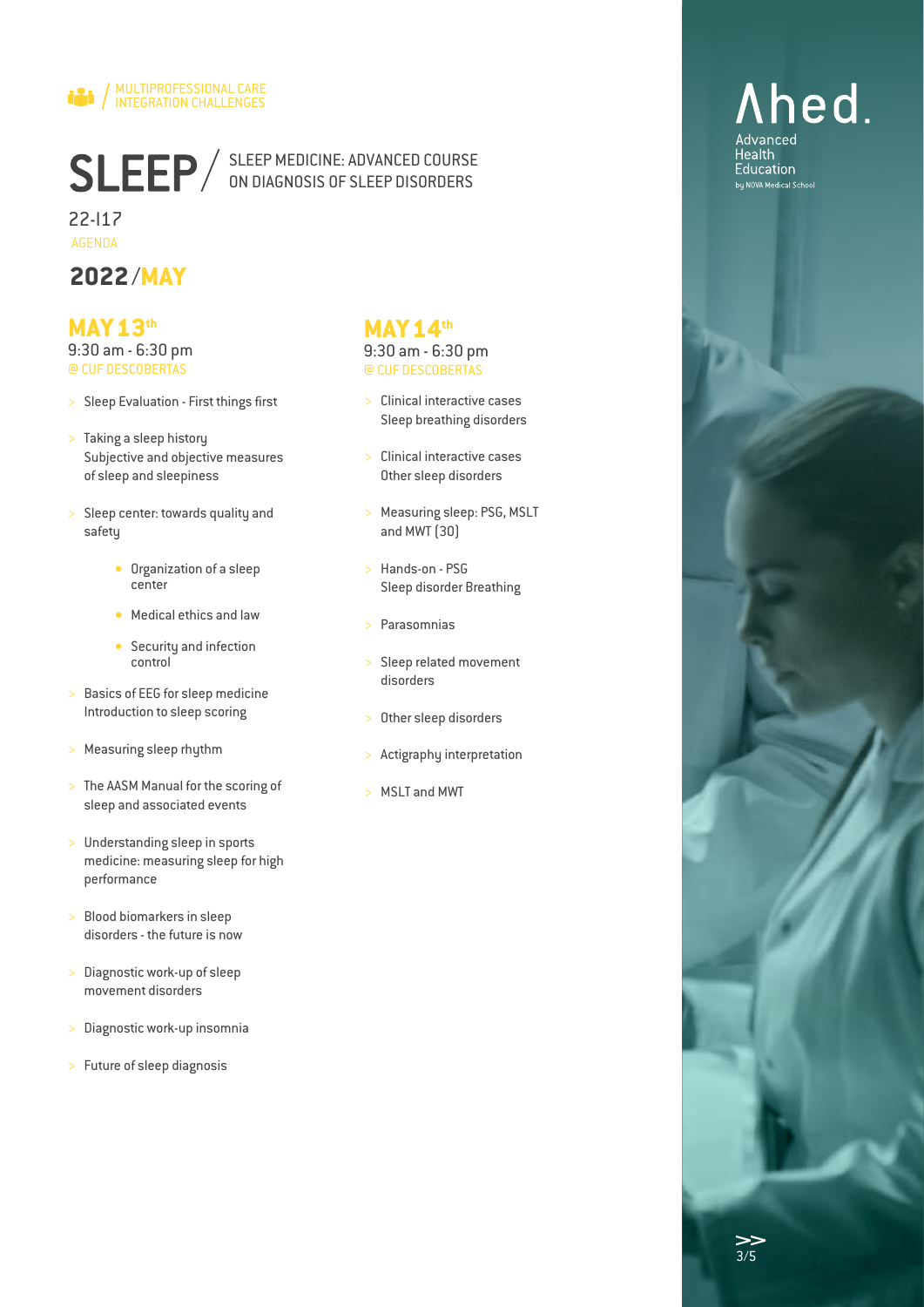

### 22-I17

### **FACULTY**

- > Ana Rita Álvaro, PhD
- > Ana Rita Peralta, MD
- > Carlos Teixeira, D.Sc
- > Catia Reis, PhD
- > Dulce Neutel, MD
- > Joana Pires, D.Sc
- > João Brito, PhD
- > Lígia Ferreira, D. Sc
- > Mafalda Lucas Silva, M.Sc
- > Marta Drummond, MD, PhD
- > Marta Gonçalves , MD , PhD Student
- > Sofia Rebocho, D.Sc
- > Susana Sousa, MD, PhD student
- > Teophilo Lee-Chiong, MD PhD
- > Vânia Caldeira, MD

**DURATION >>** 16 **HOURS**

#### **PRICE >>** 700 **€**

**CREDITS >>** 1.5 **ECTS**

### **INCLUSIONS AND EXCLUSIONS IN PRICE**

The price published for each course includes teaching fees, space rental, certificate of attendance, and materials used during the course. The price of the course doesn't include hotel accommodation, lunches, and dinners on course days, nor any other items unless specifically mentioned. Prices of courses published by AHED are exempted of VAT. Other items priced by AHED apart from courses may however include VAT.

#### **APPLICATION, ADMISSION AND REGISTRATION**

When applying for a course at AHED – Advanced Health Education, the applicant subjects personal and professional data that will be verified and assessed to check that admission criteria for that specific program are met. Once an application is approved, registration in the course is admitted and will require payment of the price published for the course.

#### **APPLICATION FEES**

Application fees are as follows:

- 100 € for courses priced above 1000 €

- 50 € for courses priced below equal to 1000 €
- Application fees are non-refundable.

#### **COURSE REGISTRATION FEES**

The registration stage is considered completed when the total price of the course is received by AHED.

### **PAYMENT OPTIONS**

Payment options for application and registration include credit card (Visa, MasterCard), wire transfer in Euro, and Multibanco.

# Ahed. Advanced

**Health** Education bu NOVA Medical School